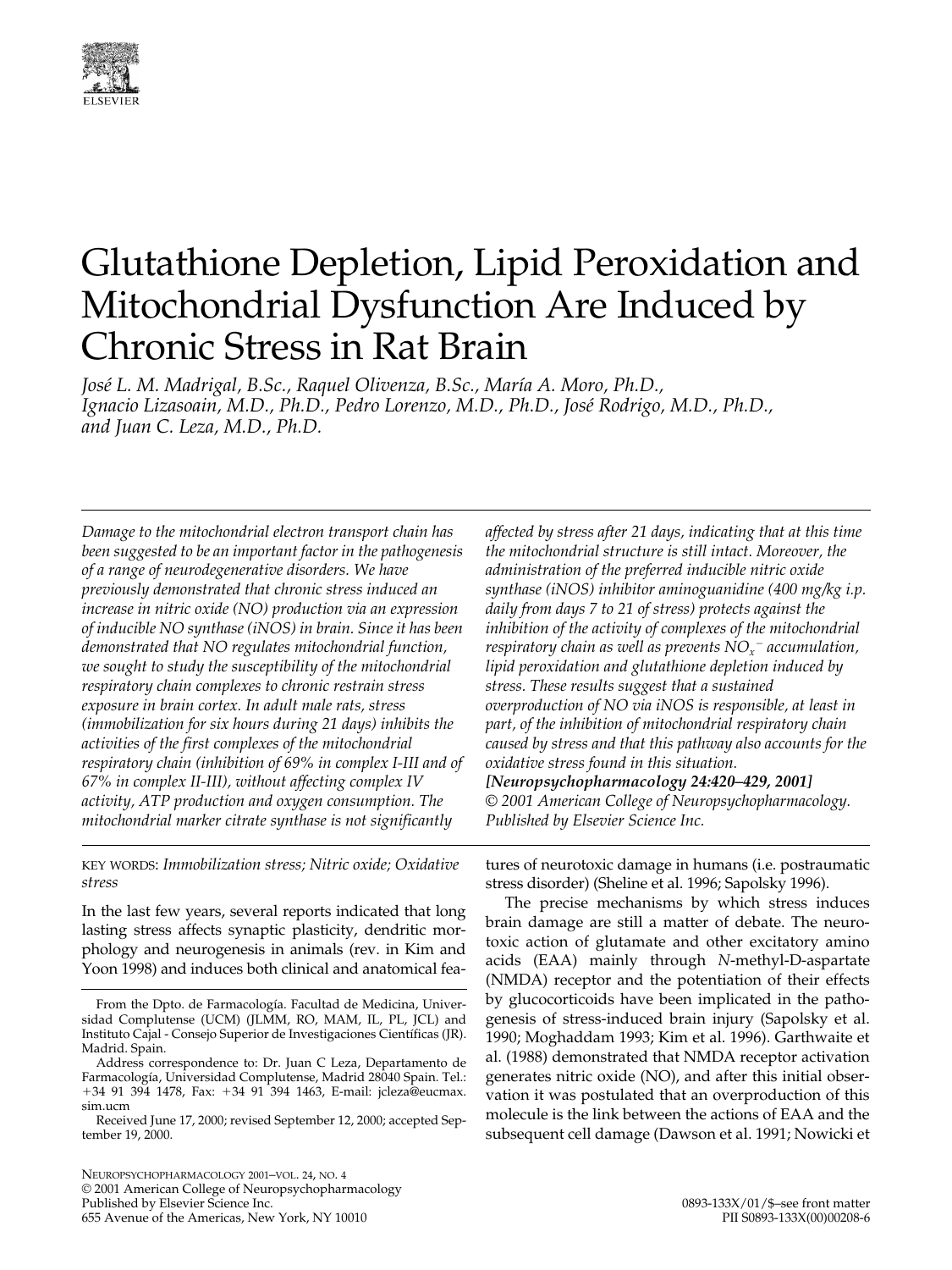al. 1991). In this context, not only constitutive formation of NO, but also inducible expression of iNOS has been found to occur in the brain during chronic stress (Leza et al. 1998; Olivenza et al. 2000).

It has been shown that free radicals such as NO and other oxygen-centered related species may damage a variety of cell macromolecules, including those which constitute the electron transport system, therefore disrupting mitochondrial function (Cleeter et al. 1994; Radi et al. 1994; Lizasoain et al. 1996; Bowling and Beal 1995).

Since mitochondrial dysfunction and oxidative damage play important roles in several neurodegenerative diseases (rev. in Bowling and Beal 1995), we sought to study whether repeated exposure to immobilization stress impairs these parameters in rat brain by using a stress paradigm which has been reported to cause neuronal damage (Magariños and McEwen 1995; Conrad et al. 1999) and to be useful in the study of neurobiological and behavioral consequences of traumatic stress (Telner and Singhal 1984; Bremner et al. 1991).

## **MATERIALS AND METHODS**

## **Animals**

Adult male Wistar rats weighing 225–250 g at the beginning of the experiment were used. All experimental protocols adhered to the guidelines of the Animal Welfare Committee of the Universidad Complutense. The rats were housed individually under standard conditions of temperature and humidity and a 12 h light/ dark cycle (lights on at 8 AM) with free access to food and water. All animals were maintained under constant conditions for four days prior to stress. Animals, food and water were weighed daily. Body weight and food ingestion was not significantly modified during the 21 days of repeated stress.

## **Immobilization Stress**

Rats were exposed to stress between 9 AM and 3 PM in the animal homeroom. The immobilization was performed using a plastic rodent restrainer (Decapi-cone®, Braintree) that allowed for a close fit to rats. The following restraint protocols were used six hours every day for 7, 14 or 21 days (S7, S14, S21) (Magariños and McEwen 1995). Control animals were housed in a different room, not subjected to stress, but were accustomed to handling. Animals were sacrificed immediately after the last session of immobilization (still in the restrainer) using sodium pentobarbital.

#### **Preparation of Submitochondrial Particles (SMP)**

Rat forebrain mitochondria were prepared by a modification of the method of Partridge et al. (1994). Animals were decapitated and brain cortices were rapidly removed and placed in ice-cold isolation buffer (0.15 M KCl, 20 mM potassium phosphate, pH 7.6). The brain mitochondria were prepared by manual homogenization in a glass-glass homogenizer and centrifugation (17000 g for 10 min) followed by a Ficoll gradient (10% w/v in isolation buffer) and ultracentrifugation (100,000 g for 45 min). The resultant pellet was resuspended in 3.5 ml of isolation buffer and centrifuged at 9800 g for 10 min at  $4^{\circ}$ C. A suspension of freshly prepared mitochondria was exposed to three cycles of freeze-thaw to obtain a high yield of SMP.

## **Specific Activities of Mitochondrial Complexes**

All enzyme assays were performed at  $37^{\circ}$ C in a final volume of 1 ml, using a spectrophotometer (Beckman DU-7500). The activity of complex I-III (NADH-Co $Q_1$ ) reductase) was measured according to the method of Ragan et al. (1987) and of complex II-III (succinate-cytochrome *c* reductase) according to the method of King (1967) in SMP samples with 1 mg/ml of mitochondrial protein. These enzyme activities were expressed as nmol/min per mg of mitochondrial protein. The activity of cytochrome *c* oxidase (complex IV) was measured according to the method of Wharton and Tzagoloff (1967), and expressed as *k*/min per mg of mitochondrial protein, where *k* is the first-order velocity constant  $(k = 2.3 \log (A \text{ (time<sub>0</sub>) } / A \text{ (time<sub>0 + 1 min</sub>) } . min<sup>-1</sup>).$ 

## **Citrate Synthase Activity**

This activity was determined in SMP at a final protein concentration adjusted to 0.2 mg/ml. This assay is based on the chemical coupling of CoA-SH released from Acetyl-CoA during the enzymatic synthesis of citrate to Ellman's reagent, 5,5'-dithio-bis-(2-nitrobenzoic) acid (Shepherd and Garland 1969; Robinson et al. 1987). The enzyme activity was measured using a Beckman DU-7500 spectrophotometer and expressed as nmol/ min per mg of mitochondrial protein.

## **Mitochondrial Respiration Measurements**

Freshly SMP samples were incubated (0.5 mg protein/ ml) at  $37^{\circ}$ C with continuous stirring in 2 ml buffer (50 mM potassium phosphate,  $100 \mu M$  EGTA, pH 7.2). NADH (50  $\mu$ M), succinate (5 mM) or ascorbate (5 mM) plus *N,N,N*9,*N*9-tetramethyl-*p*-phenylenediamine (TMPD, 0.5 mM) were used to quantify complex I-, II-, III- or IV-dependent respiration. SMP respiration was measured polarographically using a Clark-type oxygen micro-electrode (Model 5357, YSI Inc) (Lizasoain et al. 1996).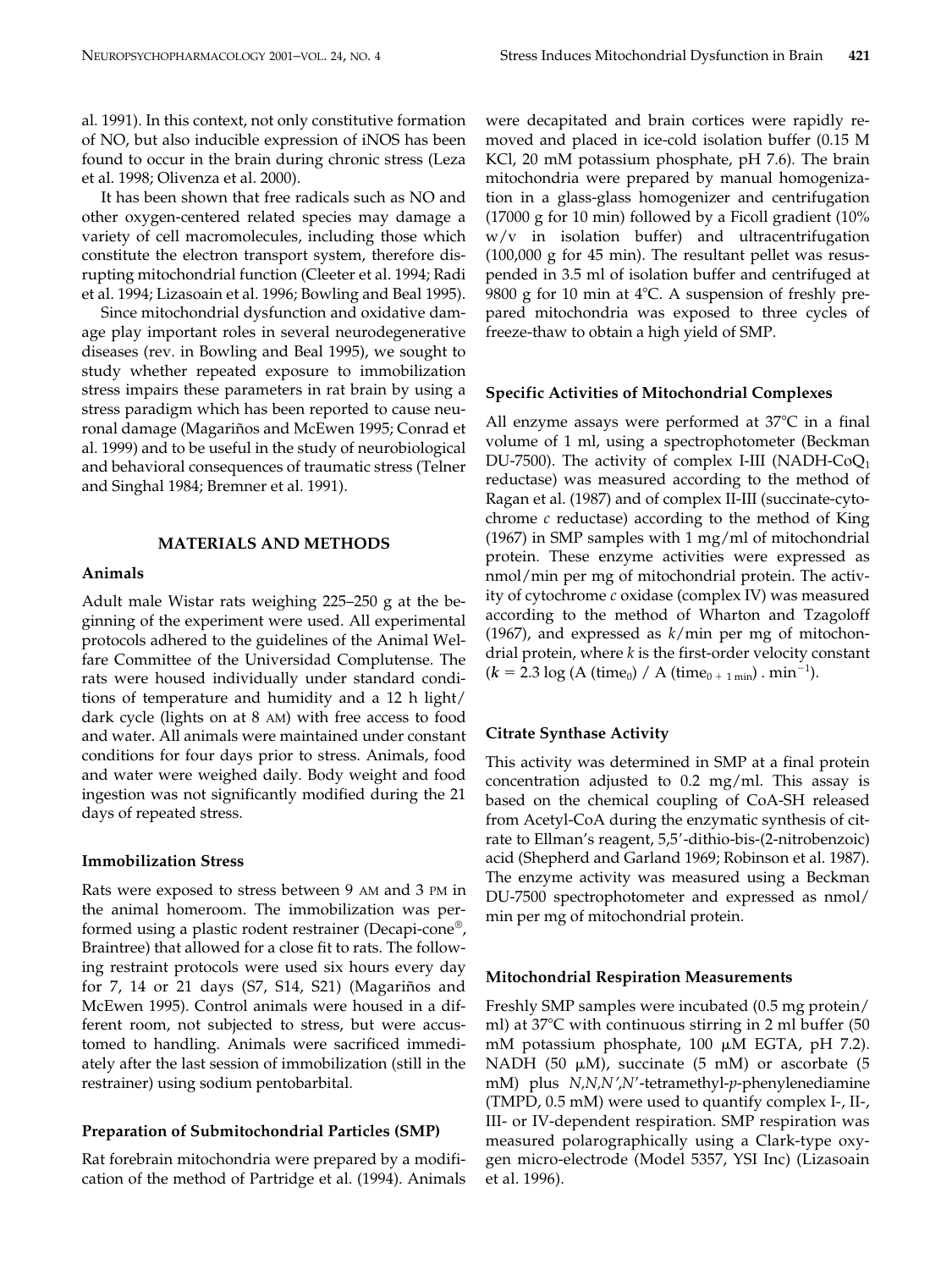## **ATP Production**

The amount of ATP in forebrain samples was measured by using a commercial kit (Sigma). In short, ATP levels were determined in a Beckman DU-7500 spectrophotometer by measuring the decrease in absorbance at 340 nm that results when NADH is oxidized to NAD by the enzyme glyceraldehyde-3-phosphate dehydrogenase. The results were expressed as nmol per mg protein.

# **Brain NO<sub>x</sub><sup>-</sup> (NO<sub>2</sub><sup>-</sup> and NO<sub>3</sub><sup>-</sup>) Levels**

NO production was estimated from the amounts of nitrite  $(NO<sub>2</sub><sup>-</sup>)$  and nitrate  $(NO<sub>3</sub><sup>-</sup>)$  in brain tissue.  $NO<sub>3</sub>$ was calculated by first reducing  $NO_3^-$  into  $NO_2^-$  in the presence of Cd (Cortas and Wakid 1990) and  $\text{NO}_2^-$  was determined by a colorimetric assay based on the Griess reaction (Green et al. 1982) in a Thermomax® microplate reader (Molecular Devices). The measurement of  $NO_{x}^{-}$  levels has been found to be a reliable technique to determine the synthesizing capacity of NOS in brain (Salter et al. 1996).

## **Characterization of iNOS by Western Blot**

Tissues were homogenized as described (Olivenza et al. 2000), and after centrifugation in a microcentrifuge for 15 min, the proteins present in the supernatant were loaded  $(10 \mu g)$  and size-separated in 10% SDS-polyacrilamide gel electrophoresis (90 mA). The gels were processed against the Ags and after blotting onto a polyvinylidene difluoride membrane (Millipore, Bedford, MA, USA) were incubated with a specific polyclonal iNOS antibody (Santa Cruz Biotechnology, Santa Cruz, CA, USA; 1:1000 dilution). Proteins recognized by the antibody were revealed by ECL technique following manufacturer's instructions (Amersham Ibérica, Madrid, Spain).

#### **Immunohistochemistry**

Rats were anesthetized with sodium pentobarbital and perfused through the left ventricle with 200 ml of saline as a vascular rinse followed by 500 ml of fixative solution containing 4% paraformaldehyde in 0.1 M sodium phosphate buffer (PB), pH 7.4. The brains were removed, postfixed for three hours in the same solution of paraformaldehyde at room temperature, and then cryoprotected by immersion overnight at  $4^{\circ}C$  in 0.1 M PB containing 30% sucrose.

Brains were frozen and serial  $40$ - $\mu$ m-thick frontal sections were cut with a Leitz sledge microtome. Freefloating sections of the whole brain were incubated with specific antiserum and processed by the avidinbiotin peroxidase complex (ABC) procedure (Guesdon et al. 1978; Hsu and Raine 1981; Rodrigo et al. 1994) to visualize immunoreactive sites for iNOS and for nitrotyrosine, a nitration product of peroxynitrite. All the free-floating sections were incubated for 30 min in phosphate-buffered saline (PBS) containing 3% normal goat serum (ICN Biochemicals, Barcelona, Spain) and 0.2% Triton X-100, and then in iNOS diluted 1:2500 (Santa Cruz Biotechnology, Santa Cruz, CA, USA) or in anti-nitrotyrosine diluted 1:1000 (Uttenthal et al. 1998) in PBS/triton X-100 overnight at 4°C. After several washes in PBS, the sections were incubated with biotinylated goat anti-rabbit immunoglobulin for one hour. After washing, the sections were incubated with peroxidase-linked ABC (Vector Laboratories, Burlingame, CA, USA) for 90 min. The peroxidase activity was demonstrated by the nickelenhanced diaminobenzidine procedure (Shu et al. 1988).

## **Lipid Peroxidation**

Lipid peroxidation was measured by the thiobarbituric acid test for malondialdehyde following the method described by Das and Ratty (1987) and modified by Colado *et al.* (1997). Half forebrain was homogenized in 10 vols 50 mM phosphate buffer and deproteinized with 40% trichloroacetic acid (TCA), and 5M HCl, followed by the addition of  $2\%$  (w/v) thiobarbituric acid in 0.5 M NaOH. The reaction mixture was heated in a water bath at 90 $\degree$ C for 15 minutes and centrifuged at 12000 g for 10 min. The pink chromogen was measured at 532 nm in a Beckman DU-7500 spectrophotometer. The results were expressed as nM per mg of protein basis.

## **Brain Glutathione Levels**

 Brain glutathione levels were measured as previously described (Anderson 1985). Half forebrain was removed from the skull and frozen in ethanol. After that, tissues were rinsed in water and homogenized in 5% w/v 5-sulfosalycilic acid and centrifuged at 4500 g for five minutes. The supernatants were stored at  $4^{\circ}C$  until assayed. This supernatant is oxidized by  $6 \text{ mM } 5.5'$ dithio-bis-(2-nitrobenzoic) acid (DTNB) to give reduced glutathione (GSSG) with stoichiometric formation of 5-thio-2-nitrobenzoic acid (TNB). GSSG is reduced to glutathione (GSH) by the addition of highly specific glutathione reductase (266 U/ml from stock enzyme with 143 mM sodium phosophate and  $6.3$  mM  $Na<sub>4</sub>-EDTA$ at pH 7.5) and 0.3M NADPH. The rate of TNB formation is measured at 412 nm in a Beckman DU-7500 spectrophotometer and is proportional to the sum of GSH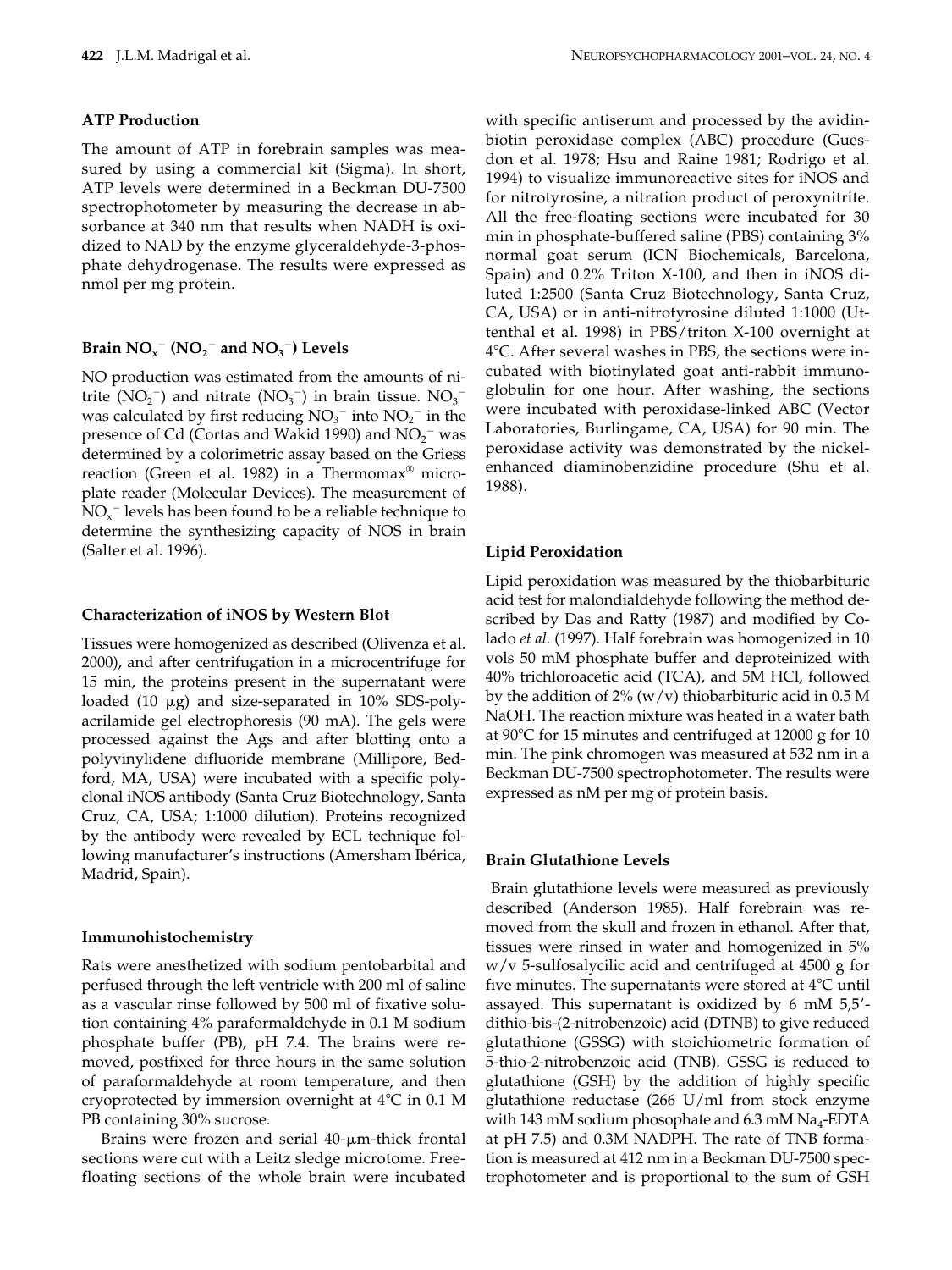and GSSG present. Results were expressed as nmol GSH / min per g tissue.

## **Treatment**

A group of six animals were treated with aminoguanidine at doses (400 mg/kg i.p.) sufficient to achieve an *in vivo* inhibition of iNOS (Southan and Szabo 1996) for 14 days (days 7 to 21).

#### **Protein Assay**

Proteins were measured using bicinchoninic acid (Hill and Straka 1988).

## **Chemicals and Statistical Analyses**

Unless otherwise stated, the chemicals used were from Sigma (Madrid, Spain). Results are expressed as mean  $\pm$ SEM of the indicated number of experiments; statistical comparisons were made using a Newman-Keuls test and  $p < .05$  was considered as statistically significant.



#### **RESULTS**

## **Effects of Stress on Mitochondrial Enzymatic Activities**

As shown in Figure 1, mitochondrial complex I-III activity was significantly decreased as early as seven days of repeated exposure to restrain stress. Complex II-III activity decreased after two weeks of stress exposure (Figure 1). However, long-term stress did not significantly alter the specific activity of complex IV (Figure 1). The activity of the mitochondrial marker citrate synthase was not affected by stress (14 days of stress -S14-: 5.6  $\pm$  0.8; 21 days of stress -S21-: 6.5  $\pm$  1.3, *p* > .05 vs. control:  $6.3 \pm 1.4$  pmol / min per mg protein).

In spite of the stress-induced decrease in enzymatic activity of the first complexes of the mitochondrial chain, there were no differences in oxygen consumption by the three complexes studied (complex I/III control: 16.04  $\pm$  1.92  $\mu$ M O<sub>2</sub> / min; S21: 94.3  $\pm$  18.0% of control; complex II/III control: 18.64  $\pm$  2.89  $\mu$ M O<sub>2</sub> / min; S21: 82.0  $\pm$  11.3% of control; complex IV control:  $23.73 \pm 3.16 \mu M O_2$  / min; S21: 89.6  $\pm$  15.1% of control, all  $p > .05$ ,  $n = 6-8$ ). Similarly, there were no differ-

> **Figure 1.** Effect of repeated restraint stress (immobilization during 7, 14 or 21 days -S7, S14, S21-) on the activities of mitochondrial respiratory chain complexes. Effect of aminoguanidine (AG) administered (400 mg/kg ip daily) to stressed rats. Panel **A**: complex I/III; Panel **B**: complex II/III; Panel **C**: complex IV (see MATERIALS AND METHODS). Data are mean  $\pm$  SEM values of 6–8 rats and are expressed as nmol/ min/mg of mitochondrial protein, except for complex IV activity, which is expressed as *k*/min/mg of mitochondrial protein, where *k* is the first-order rate constant.  $p <$ .05 vs. control,  $\sharp p < .05$  vs. S21 (Newman-Keuls test).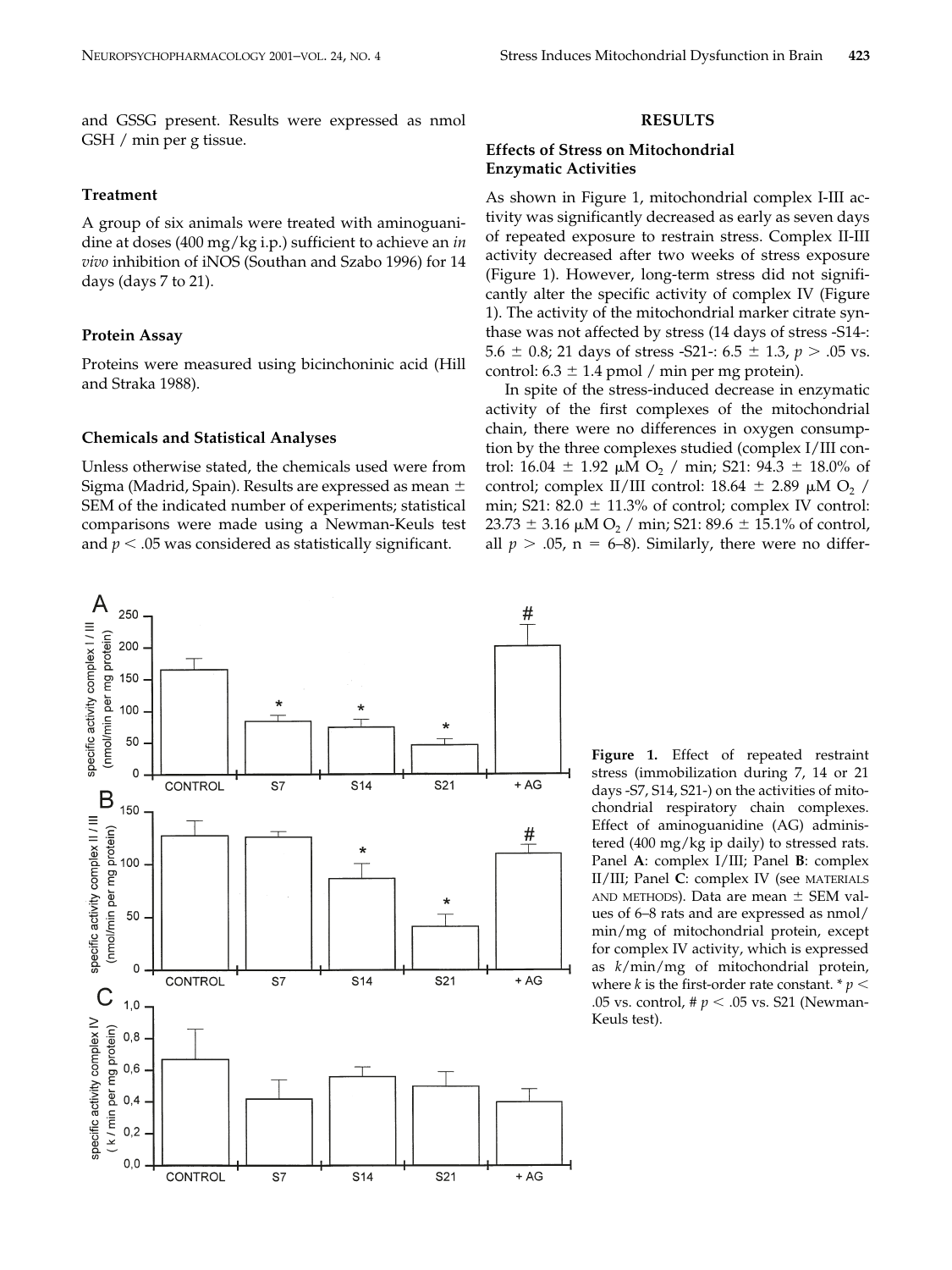ences in brain ATP production in control:  $0.9 \pm 0.2$  vs. 21 days stressed rats:  $1.3 \pm 0.2$  nmol /min per mg protein,  $p > .05$  (n = 6).

## **Effects of an iNOS Inhibitor on Stress-Induced Mitochondrial Impairment**

In view of the impairment of the activity of mitochondrial complexes, we studied the possible role of NO in mitochondrial deficiency caused by prolonged stress exposure. Exposure to stress produced an accumulation of NO metabolites - $NO_2^-$  and  $NO_3^-$  - in brain tissue in our model (Figure 2), as well as the expression of iNOS protein in cortex (Figure 3) and the appearance of different immunoreactive cortical structures after 21 days of immobilization (Figure 3). iNOS immunoreactive cells with a neuronal morphology of pyramidal and fusiform cells were found in layers II to VI of the cortex. Nitrotyrosine immunoreactive cells were also found at 21 days of stress in various cortical areas with morphology of pyramidal cells (Figure 3). No immunostaining was found in sections taken from brains of control animals (data not shown). A more detailed explanation of the morphological changes based in immunohistochemical studies has been recently published (Olivenza et al. 2000).

Treatment with the preferred iNOS inhibitor aminoguanidine (400 mg/kg ip daily) prevented the accumulation of  $NO_{x}^{-}$  (Figure 2), as well as the decreases in

complexes I-III and II-III induced by long-term exposure to stress (Figure 1).

# **Effects of Stress on Oxidative/Nitrosative Markers. Effect of Aminoguanidine**

The previously described accumulation of NO metabolites in brain cortex induced by stress was paralleled by an increase in lipid peroxidation, as demonstrated by the accumulation of the aldehydic product of lipid peroxidation malondialdehyde (MDA) levels in brain tissue that we have found in this particular experimental model (166% of control levels after 21 days of stress, Figure 4). We also studied the cellular antioxidant status by measuring the levels of glutathione. We have found that stress (S21) decreases brain GSH levels by 36.7% as compared with control rats (Figure 5).

Pharmacological inhibition of iNOS with aminoguanidine prevented the accumulation of MDA (Figure 4) and GSH depletion found after 21 days of stress (Figure 5).

## **DISCUSSION**

We have studied the susceptibility of the mitochondrial respiratory chain complexes in rat brain exposed to a chronic restrain stress paradigm. Our results reveal that NO produced in this condition gives rise to a marked



**Figure 2.** Effect of immobilization exposure on  $NO_2^-$  and  $NO_3^-$  ( $NO_x^-$ ) levels in brain cortex of control and stressed rats for 7, 14 and 21 days (S7, S14, S21) and 21 days-stressed rats receiving a daily dose of 400 mg/kg i.p. of aminoguanidine (AG). The data represent the means  $\pm$  S.E.M. of six rats. \*  $p < .05$  vs. control, #  $p < .05$  vs. S21 (Newman-Keuls test).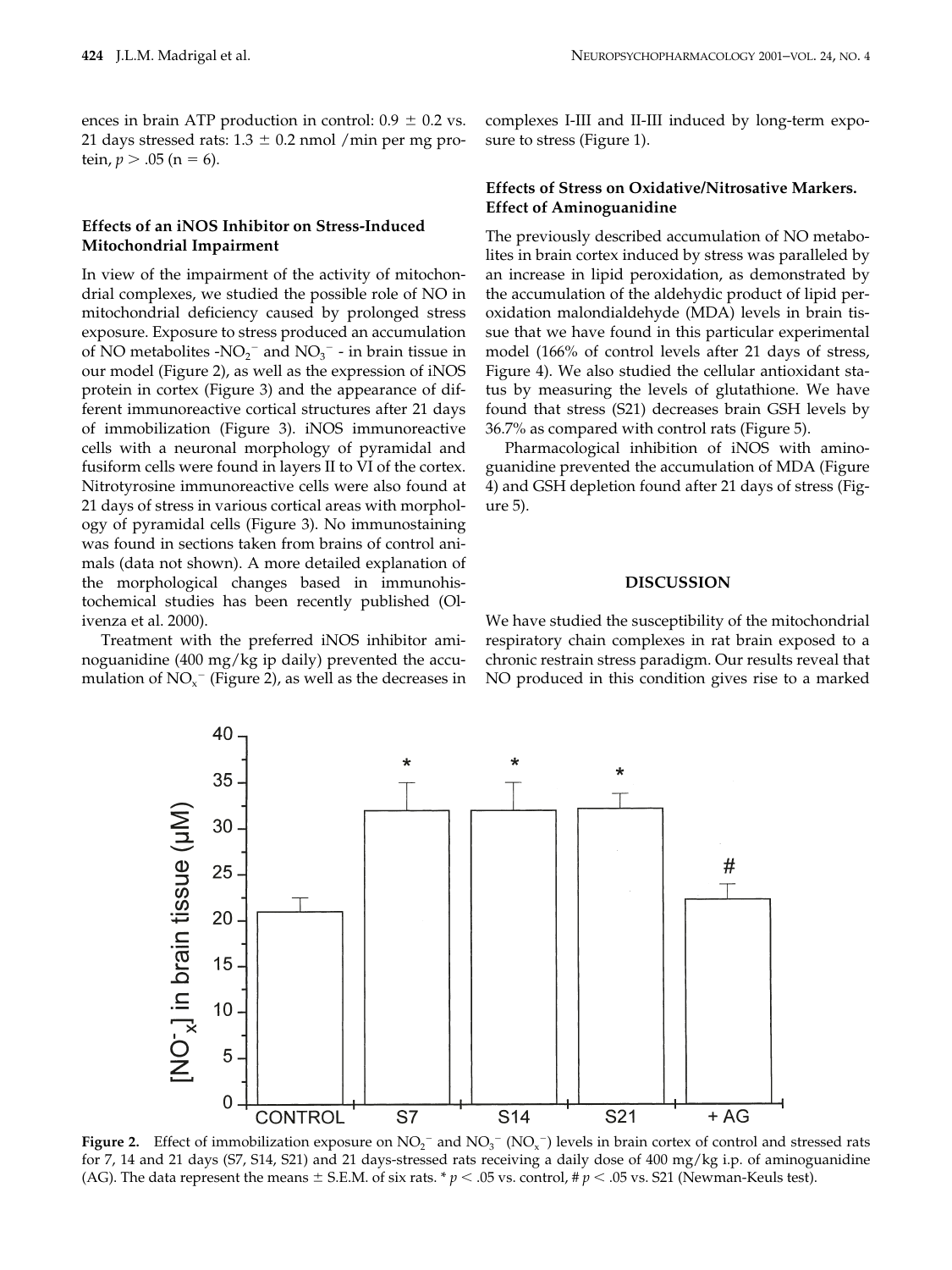

**Figure 3.** Detection of iNOS protein by Western blot (Panel **A**) in cortex homogenates in control rats and rats exposed to restrain stress for 21 days (S21). Inducible nitric oxide synthase staining (Panel **B**) and nitrotyrosine staining (Panel **C**) of neuronal cells in cortical sections after 21 days of repeated immobilization stress. Scale bar: B1,C1 (1:0.05); B2,C2 (1:0.01).

inhibition of the first complexes of the mitochondrial respiratory chain. The deleterious effects of stress on mitochondrial functioning appear to be sequential and cumulative, affecting primarily—after seven days—to complex I and afterwards—14 days—to complex II. In this work we have used a classical stress paradigm for three weeks, used by others to describe specific neuronal damage induced by stress (Magariños and Mc-

Ewen 1995; Conrad et al. 1996; Magariños et al. 1997; Conrad et al. 1999).

The mitochondrial marker citrate synthase activity was not significantly affected by stress, indicating that at this time of repeated stress the mitochondrial structure was still intact, with no leakage of mitochondrial matrix components. Magariños et al. (1997), using the same model that we used here, found that stress did not



**Figure 4.** Effect of immobilization exposure on malondialdehyde (MDA) levels in brain cortex of control and stressed rats for 7, 14 and 21 days (S7, S14, S21) and 21 days-stressed rats receiving a daily dose of 400 mg/kg i.p. of aminoguanidine (AG). The data represent the means  $\pm$  S.E.M. of six rats. \*  $p < .05$  vs. control; #  $p < .05$  vs. S21 (Newman-Keuls test).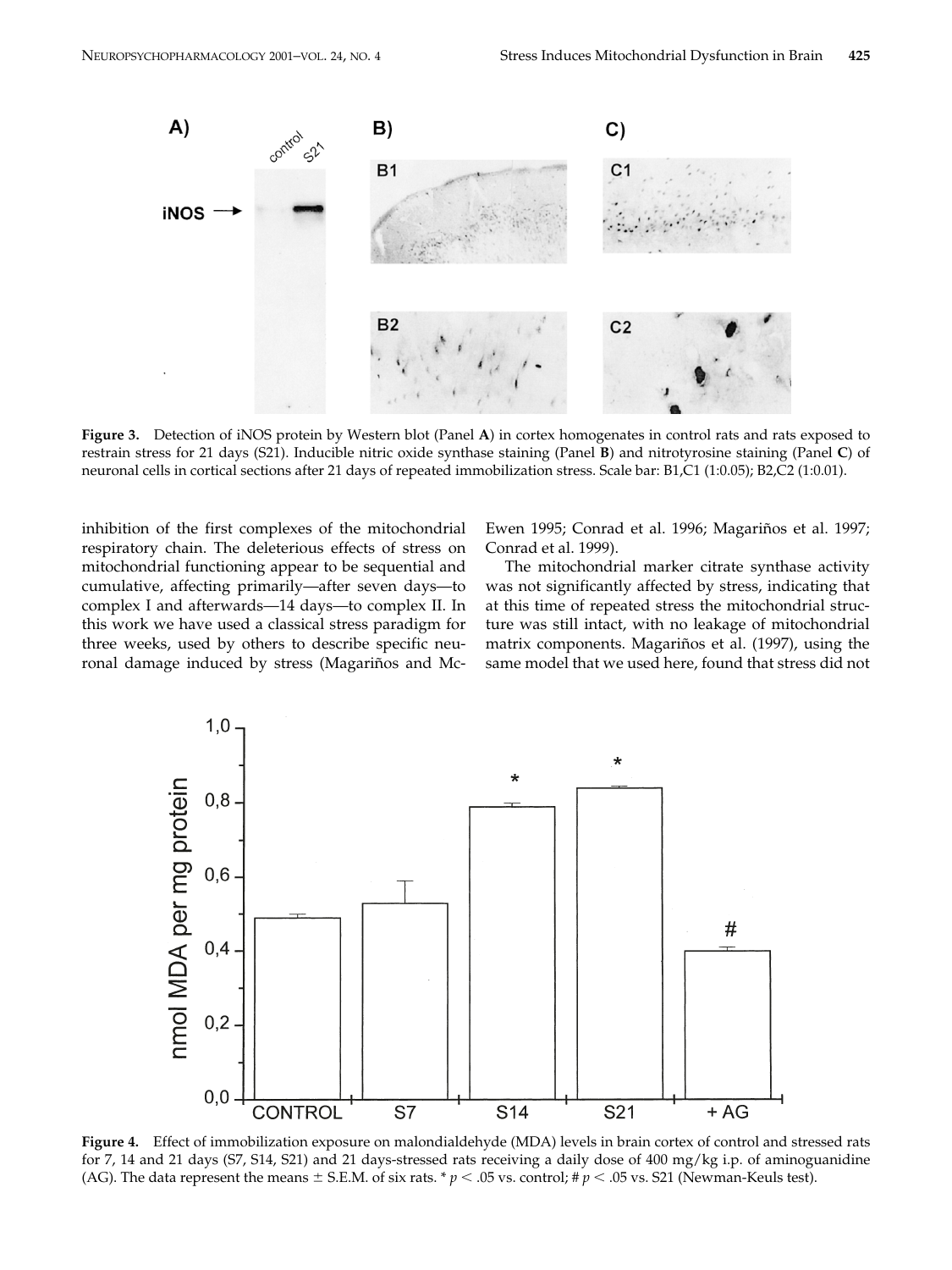

**Figure 5.** Effect of immobilization exposure on glutathione (GSH) levels in brain cortex of control and stressed rats for 7, 14 and 21 days (S7, S14, S21) and 21 days-stressed rats receiving a daily dose of 400 mg/kg i.p. of aminoguanidine (AG). The data represent the means  $\pm$  S.E.M. of six rats. \* *p* < .05 vs. control; # *p* < .05 vs. S21 (Newman-Keuls test).

affect the number of neuronal mitochondria; however, the total area occupied by mitochondria increased slightly after the stress paradigm. Although this has not been demonstrated, it suggests that a longer duration of stress could compromise ATP synthesis.

Recent reports indicate that the overall capability of mitochondria to maintain energy homeostasis might not be affected unless a certain threshold of decreased complex activity has been reached (Davey and Clark 1996). According to this study, complex I and complex III activities could be decreased by 72% and 70% respectively before major changes in mitochondrial respiration and ATP synthesis took place. In agreement with this, inhibition of 69% in complex I-III and 67% in complex II-III activities that we have found in our model did not alter oxygen consumption or ATP production. Such decreases are theoretically in the limit of brain mitochondria to face this kind of stressful stimulus. These findings are in agreement with previous reports indicating that 21 days of repeated stress causes neuronal damage that reverts to baseline after 7–10 days (Conrad et al. 1999)

It is well known that mitochondrial oxidative phosphorylation system generates free radicals (rev. in Forman and Azzi 1997) and the electron transport chain itself is vulnerable to damage by free radicals (rev. in Bowling and Beal 1995). Therefore, the oxidative damage induced by stress may be either the cause or the consequence of the mitochondrial dysfunction. The reported increase in brain NO production by stress-induced iNOS expression (Olivenza et al. 2000) is likely to inhibit reversibly mitochondrial respiration as it has been reported to occur in brain mitochondria (Lizasoain et al. 1996). Interestingly, superoxide  $(O<sup>-2</sup>)$ —a by-product of mitochondrial respiratory chain—increases in the presence of inhibitors as NO (Poderoso et al. 1996). Thus, a sustained production of NO, together with this resulting formation of  $\mathsf{O}^+$ <sub>2</sub> may, because of formation of  $peroxynitive (ONOO^-)$  within the mitochondria, likely be cause of the irreversible inhibition of complexes I-III and II-III (Lizasoain et al. 1996) that we have found.

This sustained mitochondrial inhibition would potentiate  $ONOO^-$  formation, leading to the depletion of antioxidant defenses (thiols such as GSH) (Radi et al. 1991b) and initiation of lipid peroxidation (Radi et al. 1991a; Darley-Usmar et al. 1992). Lipid peroxidation could cause structural damage to membranes, including those which form mitochondria, and potentiate their dysfunction.

On the other hand, an initial formation of large amounts of oxygen and nitrogen reactive species during stress may also initiate lipid peroxidation (Braughler and Hall 1989) as it has been demonstrated to occur in brain (Liu et al. 1996) liver and heart (Hu et al. 2000). Since the complexes are membrane-bound and sensitive to the lipid microenvironment (Fry and Green 1980;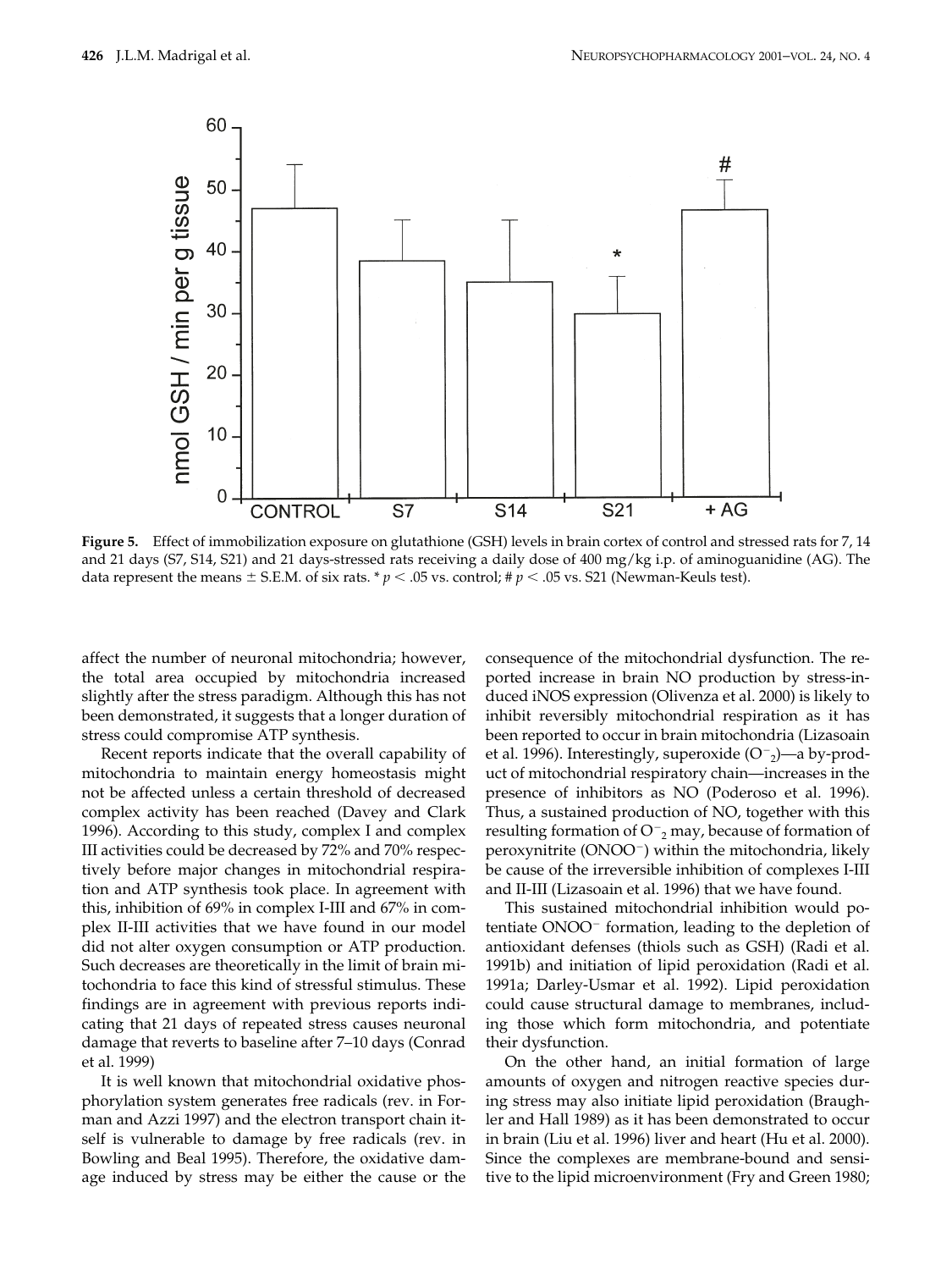Keller et al. 1997), oxidative damage to the inner mitochondrial membrane may also be involved in mitochondrial impairment. In addition, an increase in lipid peroxidation may be also due to an insufficiency of the protective antioxidant systems (mainly GSH), which are also depleted by ONOO<sup>-</sup> (Radi et al. 1991b). Thus, the decrease in brain GSH  $(\sim 37 \%)$  that occurs after chronic stress exposure could be of great importance in the decrease in mitochondrial respiratory chain complex activity reported here, and confirms their sensitivity to cellular antioxidant status (Bolaños et al. 1996).

Besides causing cell membrane damage, lipid peroxidation has been also shown to be involved in excitotoxicity by several mechanisms, including a sequence of events that involves decreased ATP levels, reduced  $Na^+$ ,K<sup>+</sup>-ATPase, relief of the voltage-dependent Mg<sup>2+</sup> block of NMDA associated channels and damage of glutamate transporters (Keller et al. 1997; Mark et al. 1997). This can be, at least in part, one of the mechanisms of the reported decrease in glutamate uptake after stress exposure (Leza et al. 1998; Olivenza et al. 2000).

Such accumulation of NO and the possibility of synthesis of related species during stress is likely to be due to a powerful source as the high output inducible NOS isoform as we have demonstrated. The finding of the effects of aminoguanidine preventing the inhibition of the activity of the mitochondrial respiratory chain, the increase on MDA, the depletion on GSH and the accumulation of  $NO<sub>x</sub><sup>-</sup>$ , strongly suggests that this NOS isoform is involved in tissue damage in this particular experimental model. In addition, we cannot discard that a certain contribution to these findings may result from direct antioxidant effects of aminoguanidine. The mechanisms of iNOS induction during stress remains to be elucidated, but it has been shown that several iNOS inductors such as cytokines are released in brain of stressed animals (Shintani et al. 1995). On the other hand, stress-induced glutamate release might be involved in iNOS expression, similarly to what we have found in rat forebrain slices exposed to oxygen-glucose deprivation (Cárdenas et al. 2000).

In conclusion, the results of this study suggest that a sustained overproduction of NO via iNOS is responsible, at least in part, of some of the deleterious effects caused by stress in brain mitochondria. Further studies should determine whether specific inhibition of iNOS would be of therapeutic benefit in this condition of vast overproduction of NO.

### **ACKNOWLEDGMENTS**

Supported by DGES 97/0054, UCM 6784 181/96 and Fundación Central Hispano. RO was a recipient of a FPI fellowship of the Ministry of Education and Culture, Spain.

#### **REFERENCES**

- Anderson M (1985): Determination of glutathione and glutathione disulfide in biological samples. Meth Enzymol 113:548–555
- Bolaños JP, Heales SJR, Peuchen S, Barker JE, Land JM, Clark JB (1996): Nitric oxide-mediated mitochondrial damage: a potential neuroprotective role for glutathione. Free Rad Biol Med 21:995–1001
- Bowling AC, Beal MF (1995): Bioenergetic and oxidative stress in neurodegenerative diseases. Life Sci 56:1151– 1171
- Braughler JM, Hall ED (1989): Central nervous system trauma and stroke. I. Biochemical considerations for free radical dormation and lipid peroxidation. Free Rad Biol Med 6:289–301
- Bremner JD, Southwick SM, Charney DS (1991): Animal models for the neurobiology of trauma. PTSD Res Quart  $2:1 - 7$
- Cárdenas A, Moro MA, Hurtado O, Leza JC, Lorenzo P, Castrillo A, Bodelón OG, Boscá L, Lizasoain I (2000): Implication of glutamate in the expression of inducible nitric oxide synthase after oxygen and glucose deprivation in rat forebrain slices. J Neurochem 74:2041–2048
- Cleeter MWJ, Cooper JM, Darley-Usmar VM, Moncada S, Schapira AHV (1994): Reversible inhibition of cytochrome c oxidase, the terminal enzyme of the mitochondrial respiratory chain, by nitric oxide. Implications for neurodegenerative diseases. FEBS Lett 345:50–54
- Colado MI, O'Shea E, Granados R, Misra A, Murray TK, Green AR (1997): A study of the neurotoxic effect of MDMA ("ectasy") on 5-HT neurones in the brains of mothers and neonates following administration of the drug during pregnancy. Br J. Pharmacol 121:827–33
- Conrad CD, Galea LA, Kuroda Y, McEwen BS (1996): Chronic stress impairs rat spatial memory on the Y maze, and this effect is blocked by tianeptine pretreatment. Behav Neurosci 110:1321–1334
- Conrad CD, LeDoux JE, Magariños AM, McEwen BS (1999): Repeated restraint stress facilitates fear conditioning independently of causing hippocampal CA3 dendritic atrophy. Behav Neurosci 113:902–913
- Cortas NK, Wakid NW (1990): Determination of inorganic nitrate in serum and urine by a kinetic cadmium-reduction method. Clin Chem 36:1440–1443
- Darley-Usmar VM, Hogg H, O'Learly VJ, Wilson MT, Moncada S (1992): The simultaneous generation of superoxide and nitric oxide can initiate lipid peroxidation in human low density lipoprotein. Free Rad Res Commun 17:9–20
- Das NP, Ratty AK (1987): Studies on the effects of the narcotic alkaloids, cocaine, morphine and codeine on nonenzymatic lipid peroxidation in rat brain mitochondria. Biochem Med Metab Biol 37:256–264
- Davey GP, Clark JB (1996): Threshold effects and control of oxidative phosphorilation in nonsynaptic rat brain mitochondria. J Neurochem 66:1617–1624
- Dawson VL, Dawson TM, London ED, Bredt DS, Snyder SH (1991): Nitric oxide mediates glutamate neurotoxicity in primary cortical cultures. Proc Natl Acad Sci USA 88:6368–6371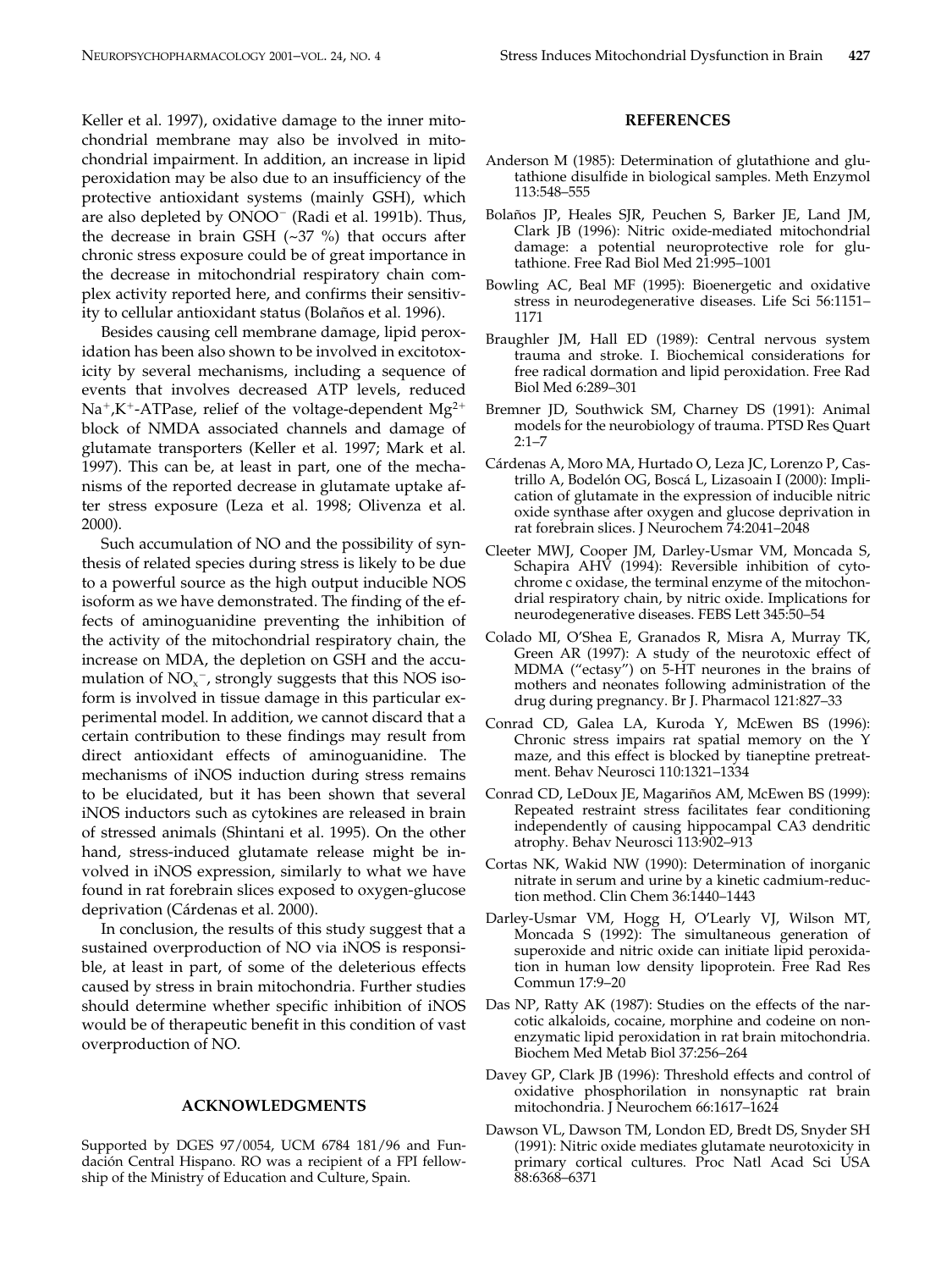- Forman HJ, Azzi A (1997): On the virtual existence of superoxide anions in mitochondria: thoughts regarding its role in pathophysiology. FASEB J 11:374–375
- Fry M, Green DE (1980): Cardiolipin requirement by cytochrome c oxidase and the catalytic role of phospholipid. Biochem Biophys Res Commun 93:1238–1246
- Garthwaite J, Charles SL, Chess-Williams R (1988): Endothelium-derived relaxing factor release on activation of NMDA receptors suggests role as intercellular messenger in the brain. Nature 336:385–388
- Green LC, Wagner DA, Glogowski J, Skipper PL, Whishnok JS, Tannenbaum SR (1982): Analysis of nitrate, nitrite and [15N] in biological fluids. Anal Biochem 126:131–138
- Guesdon JL, Ternyck J, Avrameas S (1978): The use of avidin-biotin interaction in immunoenzymatic techniques. J Histochem Cytochem 27:1131–1139
- Hill HD, Straka JG (1988): Protein determination using bicinchoninic acid in the presence of sulfhydryl reagents. Anal Biochem 170:203–208
- Hsu SM, Raine L (1981): Protein A, avidin and biotin in immunocytochemistry. J Histochem. 79:1349–1353
- Hu Y, Cardounel A, Gursoy E, Anderson P, Kalimi M (2000): Anti-stress effects of dehydroepiandrosterone. Protection of rats against repeated immobilization stressinduced weight loss, glucocorticoid receptor production, and lipid peroxidation. Biochem Pharmacol 59:753–762
- Keller JN, Mark RJ, Bruce AJ, Blanc E, Rothstein JD, Uchida K, Waeg G, Mattson MP (1997): 4-Hydroxynonenal, an aldehydic product of membrane lipid peroxidation, impairs glutamate transport and mitochondrial function in synaptosomes. Neuroscience 80:685–696
- Kim JJ, Foy MR, Thompson RF (1996): Behavioral stress modifies hippocampal plasticity through *N*-methyl-Daspartate receptor activation. Proc Natl Acad Sci USA 93:4750–4753
- Kim JJ, Yoon KS (1998): Stress: metaplastic effects in the hippocampus. Trends Neurosci 21:505–509
- King T.E. (1967): Preparation of succinate cytochrome c reductase and the cytochrome b-c1 particle, and reconstitution of succinate cytochrome c reductase. Methods Enzymol 10:216–225
- Leza JC, Salas E, Sawicki G, Russell JC, Radomski MW (1998): The effect of stress on homeostasis in JCR:LA-cp rats: the role of nitric oxide. J Pharmacol Exp Ther 286:1397–1403
- Liu J, Wang X, Shigenaga MK, Yeo HC, Mori A, Ames BS (1996): Immobilization stress causes oxidative damage to lipid, protein and DNA in the brain of rats. FASEB J 10:1532–1538
- Lizasoain I, Moro MA, Knowles RK, Darley-Usmar V, Moncada S (1996): Nitric oxide and peroxynitrite exert distinct effects on mitochondrial respiration which are differentially blocked by glutathione or glucose. Biochem J 314:877–880
- Magariños AM, García Verdugo JM, McEwen BS (1997): Chronic stress alters synaptic terminal structure in hippocampus. Proc Natl Acad Sci USA 94:14002–14008

Magariños AM, McEwen BS (1995): Stress-induced atrophy

of apical dendrites of hippocampal CA3c neurons: comparisons of stressors. Neuroscience 69:83–88

- Mark RJ, Lovell MA, Markesbery WR, Uchida K, Mattson MP (1997): A role for 4-hydroxynonenal, an aldehydic product of lipid peroxidation, in disruption of ion homeostasis and neuronal death induced by amyloid amiloid beta-peptide. J Neurochem 68:255–264
- Moghaddam B. (1993): Stress preferentially increases extraneuronal levels of excitatory amino acids in the prefrontal cortex: comparison to hippocampus and basal ganglia. J Neurochem 60:1650–1657
- Nowicki JP, Duval D, Poignet H, Scatton B (1991): Nitric oxide mediates neuronal death after focal cerebral ischaemia in the mouse. Eur J Pharmacol 204:339–340
- Olivenza R, Moro MA, Lizasoain L, Lorenzo P, Fernández AP, Rodrigo J, Boscá L, and Leza JC (2000): Chronic stress induces the expression of inducible nitric oxide synthase in rat brain cortex. J Neurochem 74:785–791
- Partridge RS, Monroe SM, Parks JK, Johnson K, Parker WD, Eaton GR, Eaton SS (1994): Spin trapping of azidyl and hydroxyl radicals in azide-inhibited rat brain submitochondrial particles. Arch Biochem Biophys 310:210–217
- Poderoso JJ, Carreras MC, Lisdero C, Riobo N, Schopfer F, Boveris A (1996): Nitric oxide inhibits electron transfer and increases superoxide radical production in rat heart mitochondria and submitochondrial particles. Arch Biochem Biophys 328:85–92
- Radi R, Beckman JS, Bush KM, Freeman BA (1991a): Peroxynitrite-induced membrane lipid peroxidation: the cytocoxic potential of superoxide and nitric oxide. Arch Biochem Biophys 288:481–487
- Radi R, Beckman JS, Bush KM, Freeman BA (1991b): Peroxynitrite oxidation of sulfhydryls. The citotoxic potential of superoxide and nitric oxide. J Biol Chem 266:4244– 4250
- Radi R, Rodríguez M, Castro L, Telleri R (1994): Inhibition of mitochondrial electron transport by peroxynitrite. Arch Biochem Biophys 308:89–95
- Ragan CI, Wilson MT, Darley-Usmar VM, Lowe PN (1987): Subfractionation of mitochondria an isolation of the proteins of oxidative phosphorilation. In Darley-Usmar VM, Rickwood D, Wilson MT (eds), Mitochondria: a practical approach. London, IRL Press, pp 79–112
- Robinson JB, Brent LG, Sumegi B, Srere PA (1987): An enzymatic approach to the study of the Krebs tricarboxylic acid cycle. In Darley-Usmar VM, Rickwood D, Wilson MT (eds), Mitochondria: a practical approach. London, IRL Press, pp 153–170
- Rodrigo J, Springall DR, Uttenthal LO, Bentura ML, Abadia-Molina F, Riveros-Moreno V, Martinez-Murillo R, Polak J, Moncada S (1994): Localization of nitric oxide synthase in the adult rat brain. Phil Trans R Soc Lond B 345:175–221
- Salter M, Duffy C, Garthwaite J, Strijbos PJ (1996): *Ex vivo* measurement of brain tissue nitrite and nitrate accurately reflects nitric oxide synthase activity *in vivo.* J Neurochem 66:1683–1690
- Sapolsky R (1996): Why stress is bad for your brain. Science 273:749–750
- Sapolsky R, Uno H, Robert C, Finch C (1990): Hippocampal